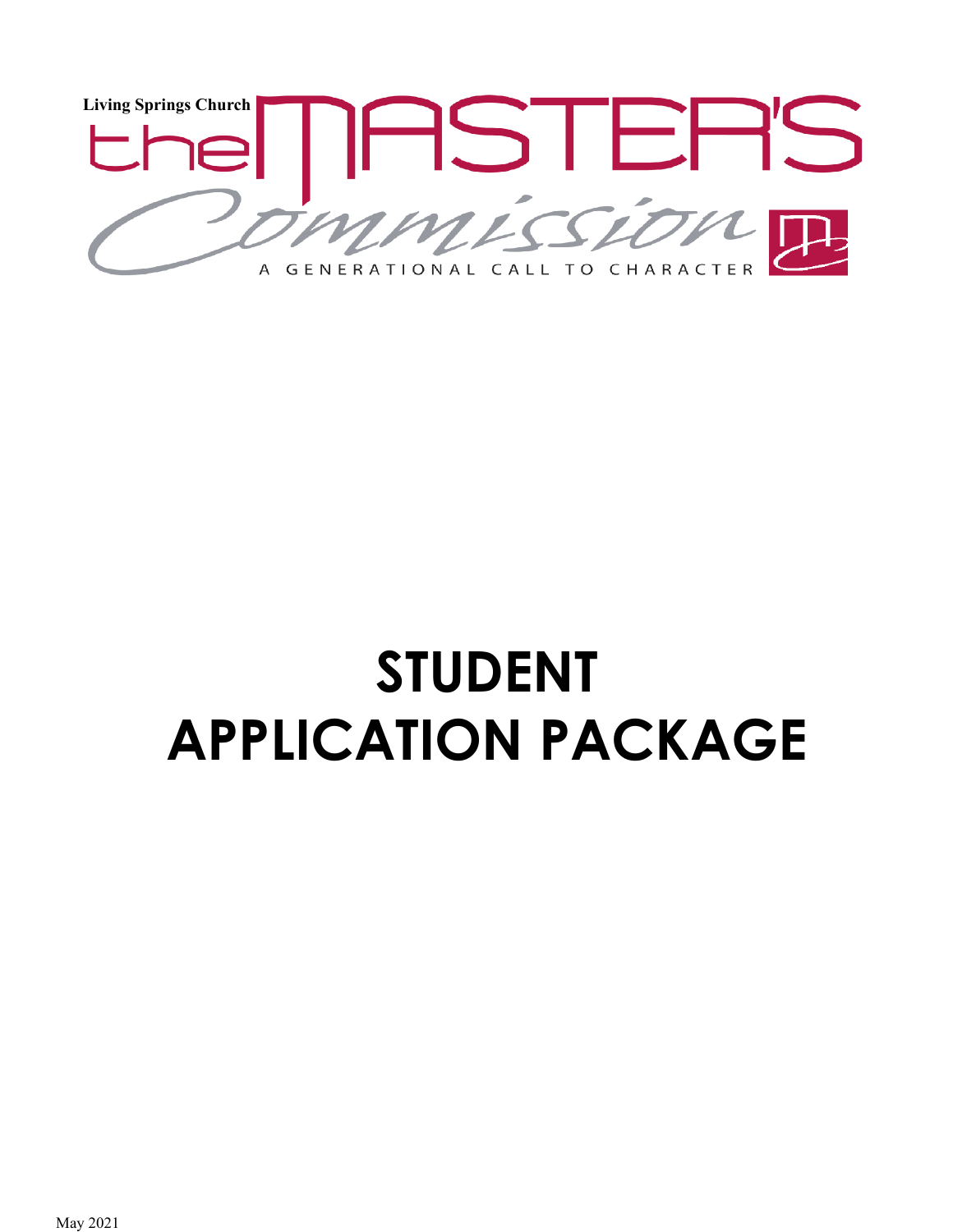Dear Student,

You are likely reading this letter because you are pursuing entrance into the Master's Commission program here at the Living Springs Church. Jesus tells us that, "He who has an ear, let him hear what the Spirit says to the churches." Revelation 2:7.

As we tune our ear we will hear a clear, resounding call to the men and women of this generation. It is a call to live completely surrendered lives in consecrated devotion to our King. It is a call to accurately discern the issues of our culture, embracing truth and saying no to ungodliness. It is a call to minister in the power of the Holy Spirit and to lead by being an example to all believers. Applying to Master's Commission is a response to this call.

 It is the goal of Master's Commission that each student that comes through this program will fully embrace the sanctifying work of the Holy Spirit and the call of God on their lives to serve in the Body of Christ. You can expect your time at Master's Commission to be both extremely challenging and greatly rewarding. Beyond that, you can expect to encounter the Lord Jesus Christ in a measure you have yet to experience.

As you prayfully consider the Lord's call to a deeper level, I invite you to ask yourself, "am I willing to be discipled; to pay the price to become a world-changer and affect my generation for Christ?"

In service to our King,

#### **Pastor Rob Reimer** Director of the Master's Commission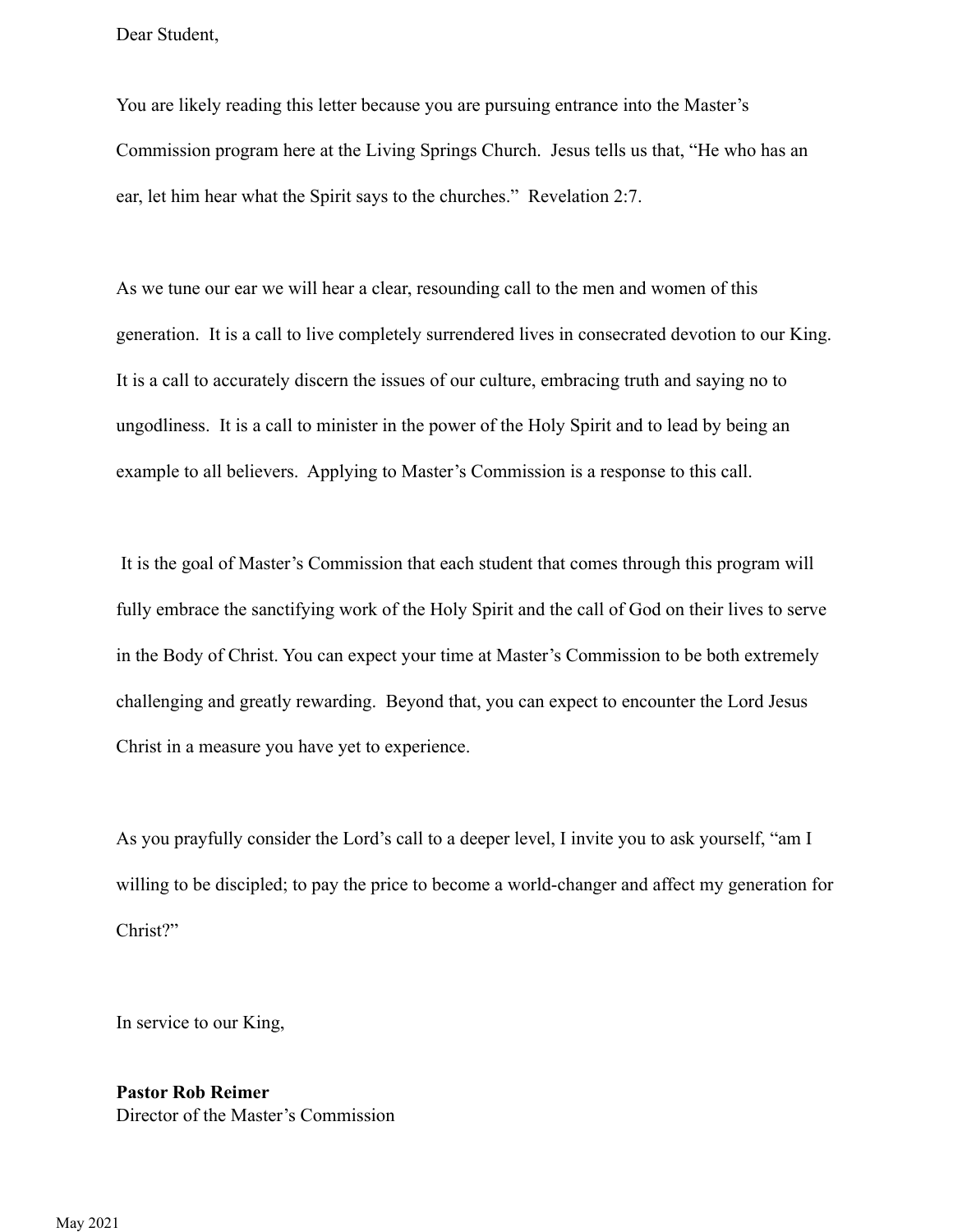## **Final Checklist**

Please mail to the Master's Commission all items in the form portion of the packet along with your \$35.00 application fee.

| Completed "Enrollment"<br>u.<br>Application"       | Completed "Personal Sketch"<br>⊔        | Copy of diploma/<br><b>GED</b> |
|----------------------------------------------------|-----------------------------------------|--------------------------------|
| Criminal Record Check                              | Completed "Health Care"<br>Information" | Signed Commitment<br>Form      |
| Completed "Confidential"<br>⊔<br>References" $(2)$ | Completed "Pastor's<br>Reference"       | <b>Current Picture</b>         |
| Valid Passport                                     | \$35.00 Application Fee                 | Interview Complete             |

**The Master's Commission 3629 Green Bank Road** Regina, SK S4V 1M2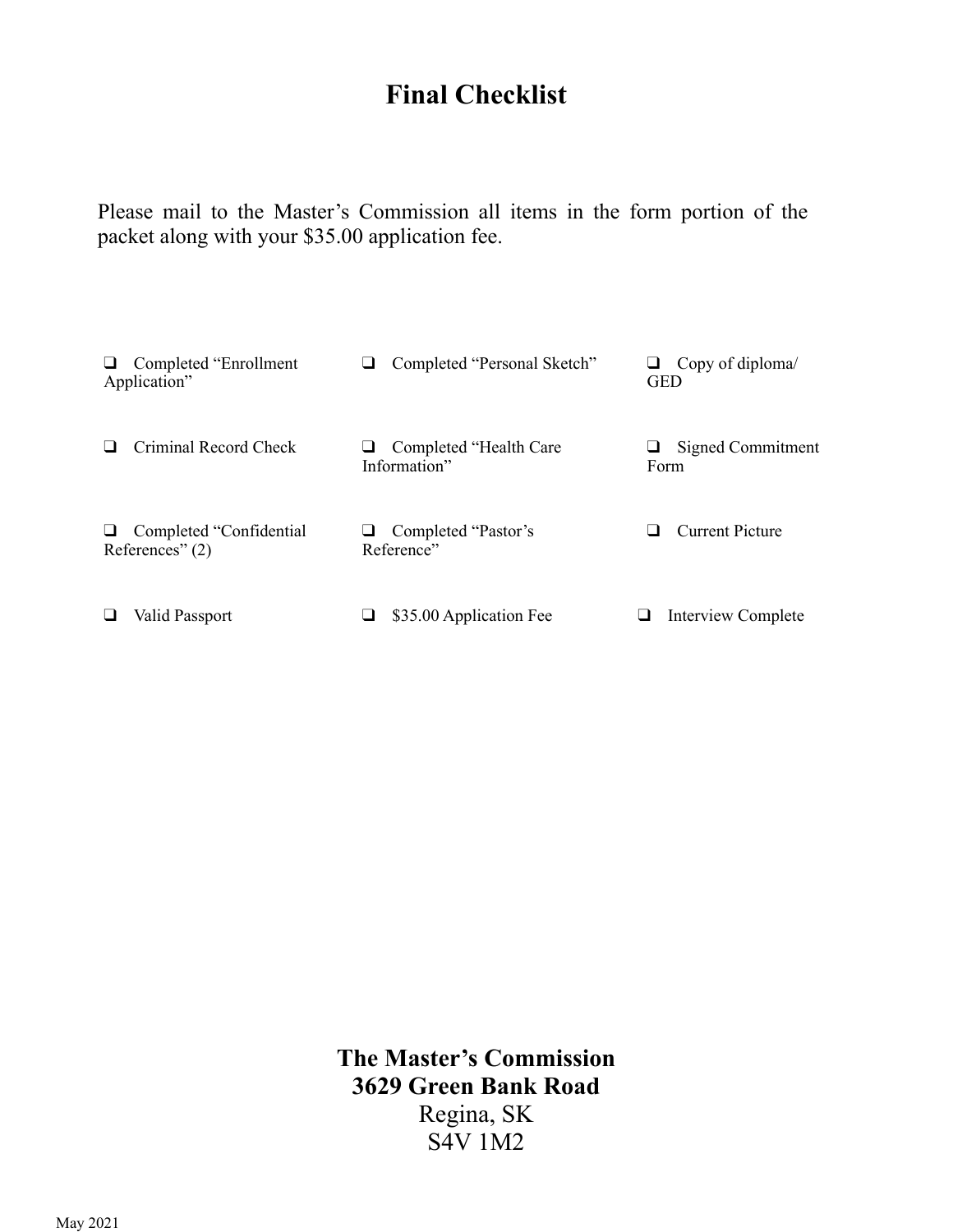#### **Master's Commission Commitment Form**

I wish to apply to be a student in the Living Springs Church Master's Commission Program.

I have read the entire packet and understand the responsibilities and requirements of being a Master's Commission student as they have been explained. Upon my acceptance, I commit to give myself fully to the standards and expectations of being a student in the Master's Commission. I have read and understand the financial requirements and commit to fulfill them.

I commit to prepare for my time in the Master's Commission by staying under pastoral covering, and pursuing my relationship with the Lord through daily time in the Word and in prayer.

Break Schedule for all classes*:*

- Christmas Break: December 14th January 4th, 2021
- Classes will begin again Tuesday January 4th, 2021

The Applicant's Name (Please Print):

| The Applicant's Signature: | Date: |  |
|----------------------------|-------|--|
|                            |       |  |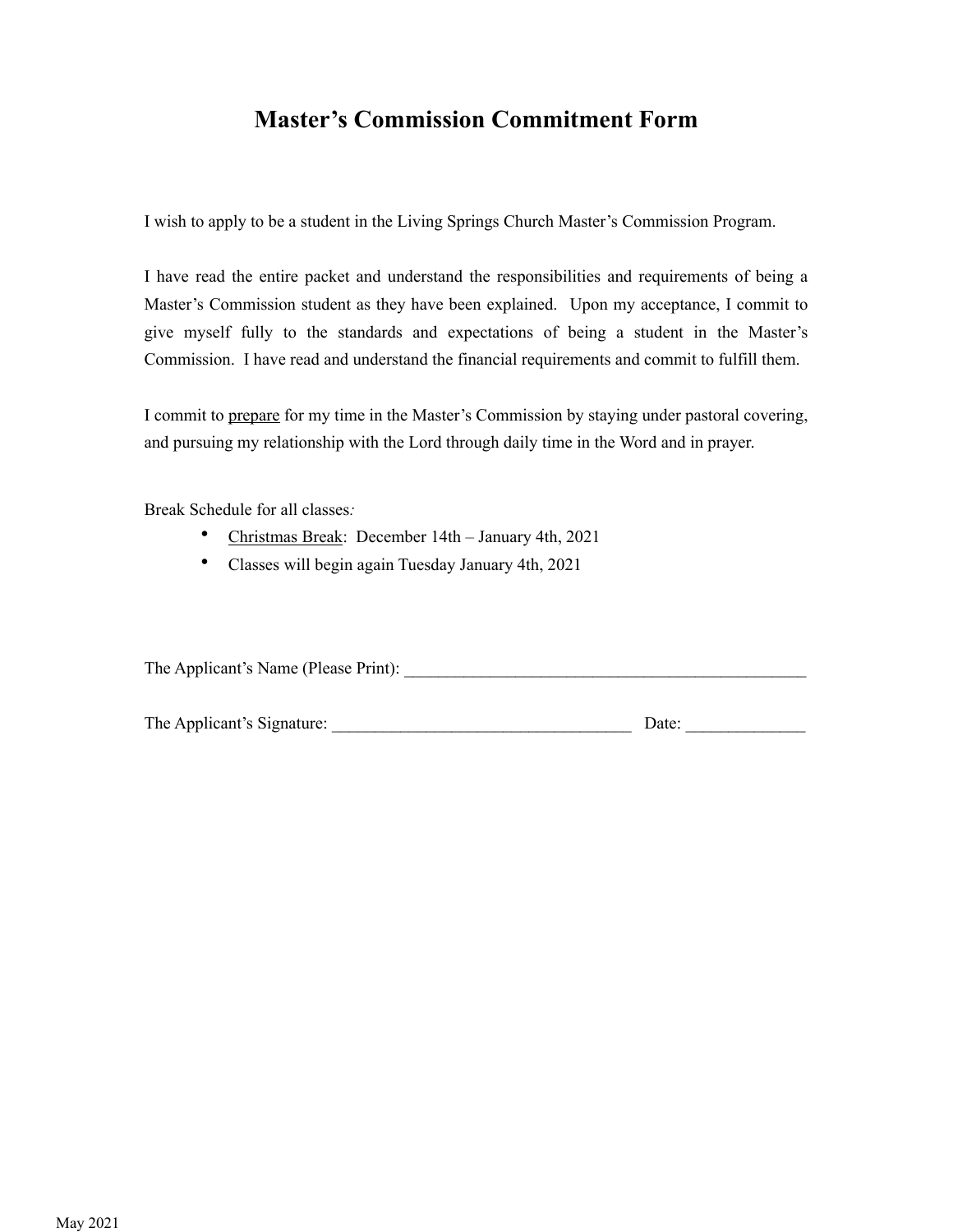

# APPLICATION FORMS

Please remove from booklet and return to

**The Master's Commission 3629 Green Bank Road** Regina, SK. S4V 1M2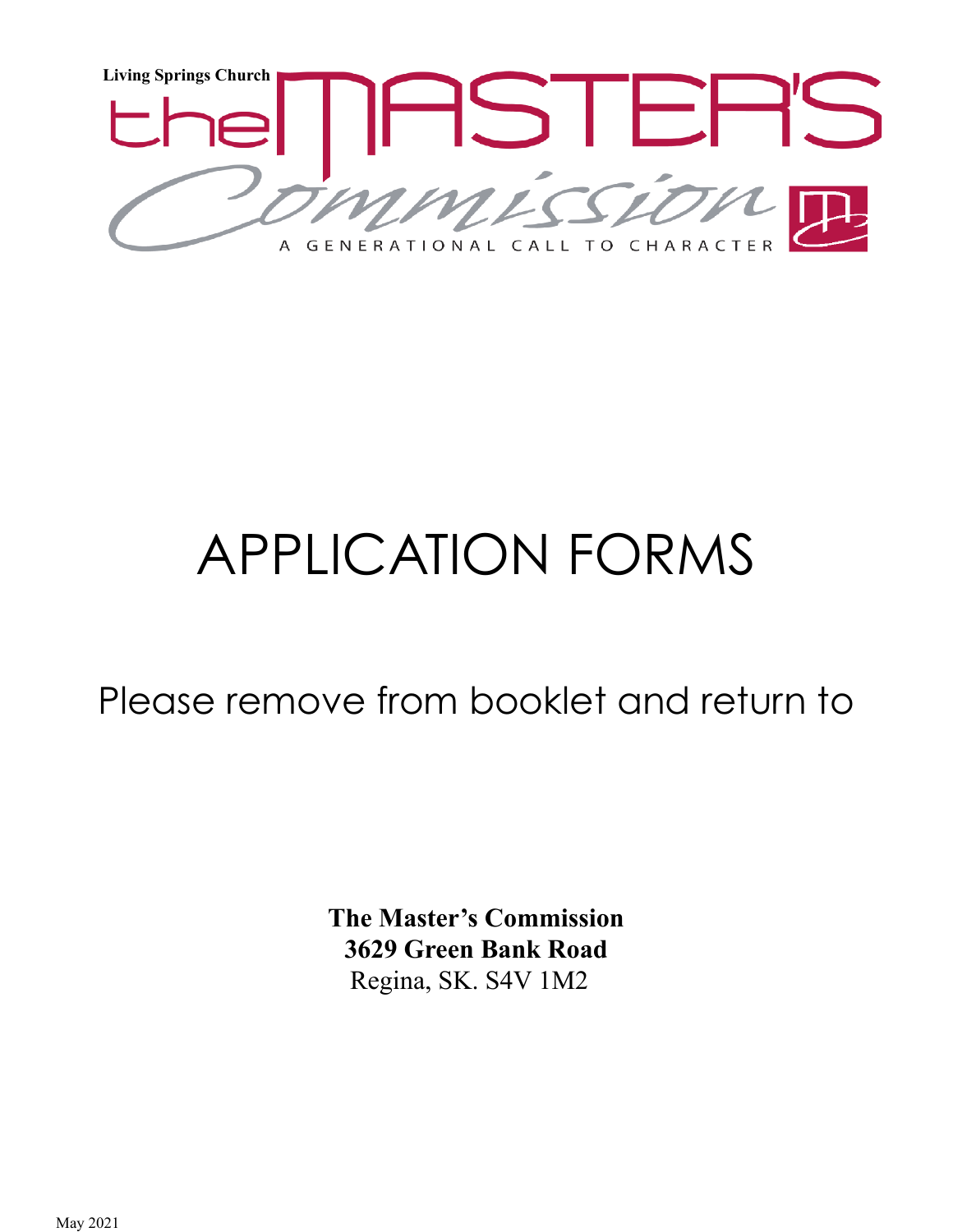### **Master's Commission Enrollment Application**

It is the conviction of the ministry and members of Living Springs Church that there is only One Master who calls us to His Commission. The Master is Jesus, the Son of God, our Lord and Savior. His Commission commands us to "go and make disciples of all nations, baptizing them in the name of the Father, the Son, and the Holy Spirit, and teaching them to obey everything I have commanded you." (Matthew 28:19)

The Master's Commission is for people who choose to dedicate one year of their lives to God, and who desire, in the end, to be "...vessels of honor, sanctified useful to the Master, prepared for every good work." (2 Timothy 2:21)

| Applicant's Legal Name (Preferred name in parentheses):                        |                |                                 |                           |  |  |  |
|--------------------------------------------------------------------------------|----------------|---------------------------------|---------------------------|--|--|--|
| Home Address:                                                                  |                | Email Address:                  |                           |  |  |  |
| City:                                                                          |                | Prov:                           | Postal Code:              |  |  |  |
| Home Phone: (<br>$\lambda$                                                     |                | Work Phone:                     | Cell Phone:               |  |  |  |
| Age:                                                                           | Date of Birth: | $\Box$ M a l e<br>$\Box$ Female | Social Security<br>Number |  |  |  |
| <b>Emergency Contact:</b>                                                      |                | Home Phone:<br>Work Phone:      | Cell Phone:               |  |  |  |
| Relationship to Student:                                                       |                |                                 |                           |  |  |  |
| $\Box$ Yes<br>$\Box$ No<br>Do you have a valid driver's license?<br>License #: |                |                                 |                           |  |  |  |
| Do you have a valid passport? (required)<br>$\Box$ Yes<br>QN <sub>0</sub>      |                | Passport Expiration Date:       |                           |  |  |  |

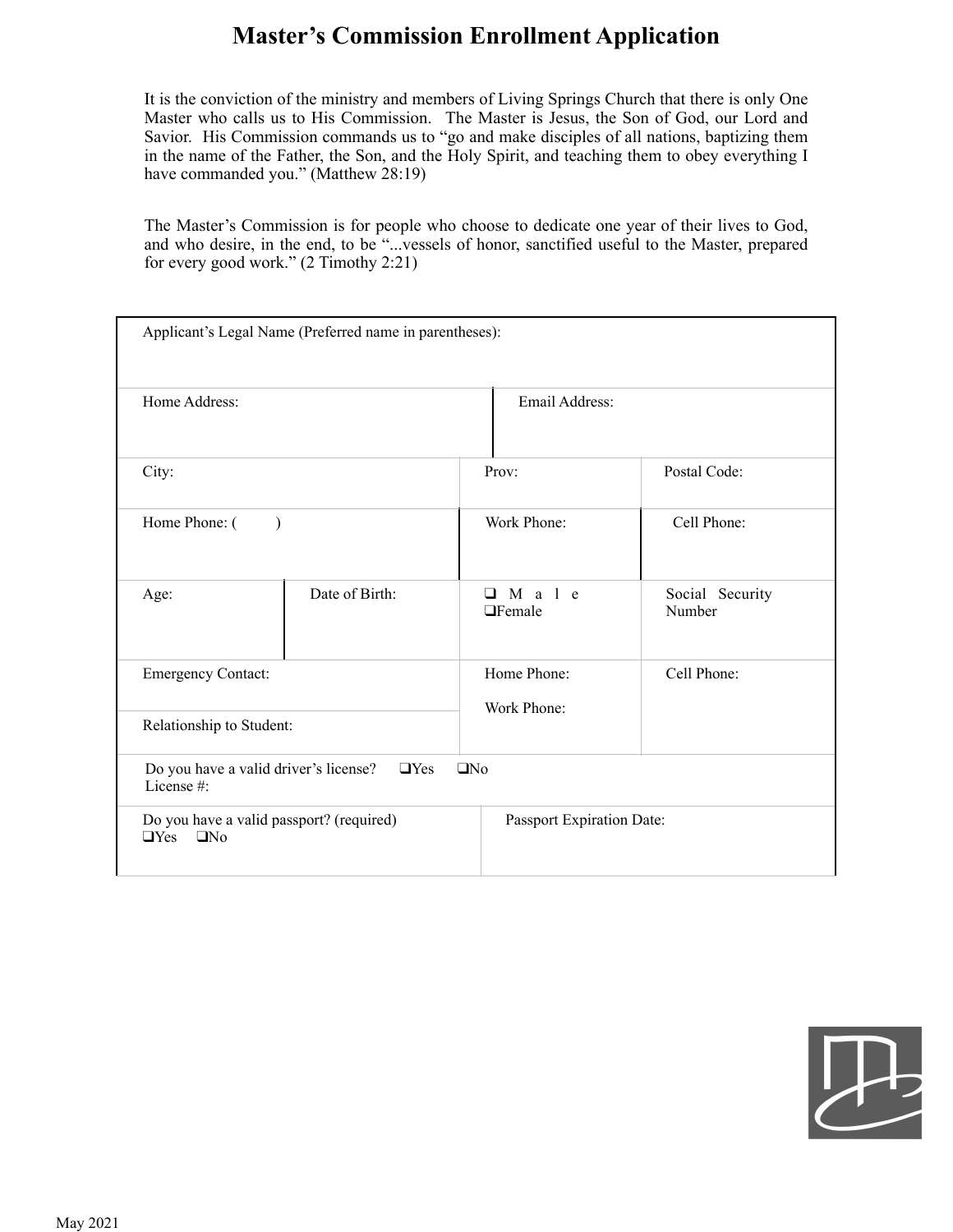#### **Please print or type the following information:**

| <b>Home Church Information</b>      |                                                                                                     |                        |                                |                               |                                     |  |  |
|-------------------------------------|-----------------------------------------------------------------------------------------------------|------------------------|--------------------------------|-------------------------------|-------------------------------------|--|--|
| Home Church Name:                   | Senior Pastor:                                                                                      |                        |                                |                               |                                     |  |  |
| Phone Number:<br>$\lambda$          | Mailing Address:                                                                                    | Email Address:         |                                |                               |                                     |  |  |
| <b>Education</b> *                  |                                                                                                     |                        |                                |                               |                                     |  |  |
| Name of Institution                 | <b>Years Attended</b>                                                                               | <b>Graduation Date</b> | Diplomas and<br>Degrees Earned |                               | Cumulative<br><b>GPA</b>            |  |  |
| High School                         |                                                                                                     |                        |                                |                               |                                     |  |  |
| College                             |                                                                                                     |                        |                                |                               |                                     |  |  |
| Other                               |                                                                                                     |                        |                                |                               |                                     |  |  |
| <b>Fundraiser / Ministry Skills</b> |                                                                                                     |                        |                                |                               |                                     |  |  |
| Computer Skills                     | Typing Speed — How many words per minute can you type?                                              |                        |                                |                               |                                     |  |  |
|                                     | $\Box$ intermediate<br>advanced<br>Data Entry:<br>$\Box$ no experience<br>$\Box$ beginner<br>$\Box$ |                        |                                |                               |                                     |  |  |
|                                     | Experience using Microsoft Excel:                                                                   |                        | $\Box$<br>❏                    | no experience<br>intermediate | beginner<br>❏<br>advanced<br>$\Box$ |  |  |

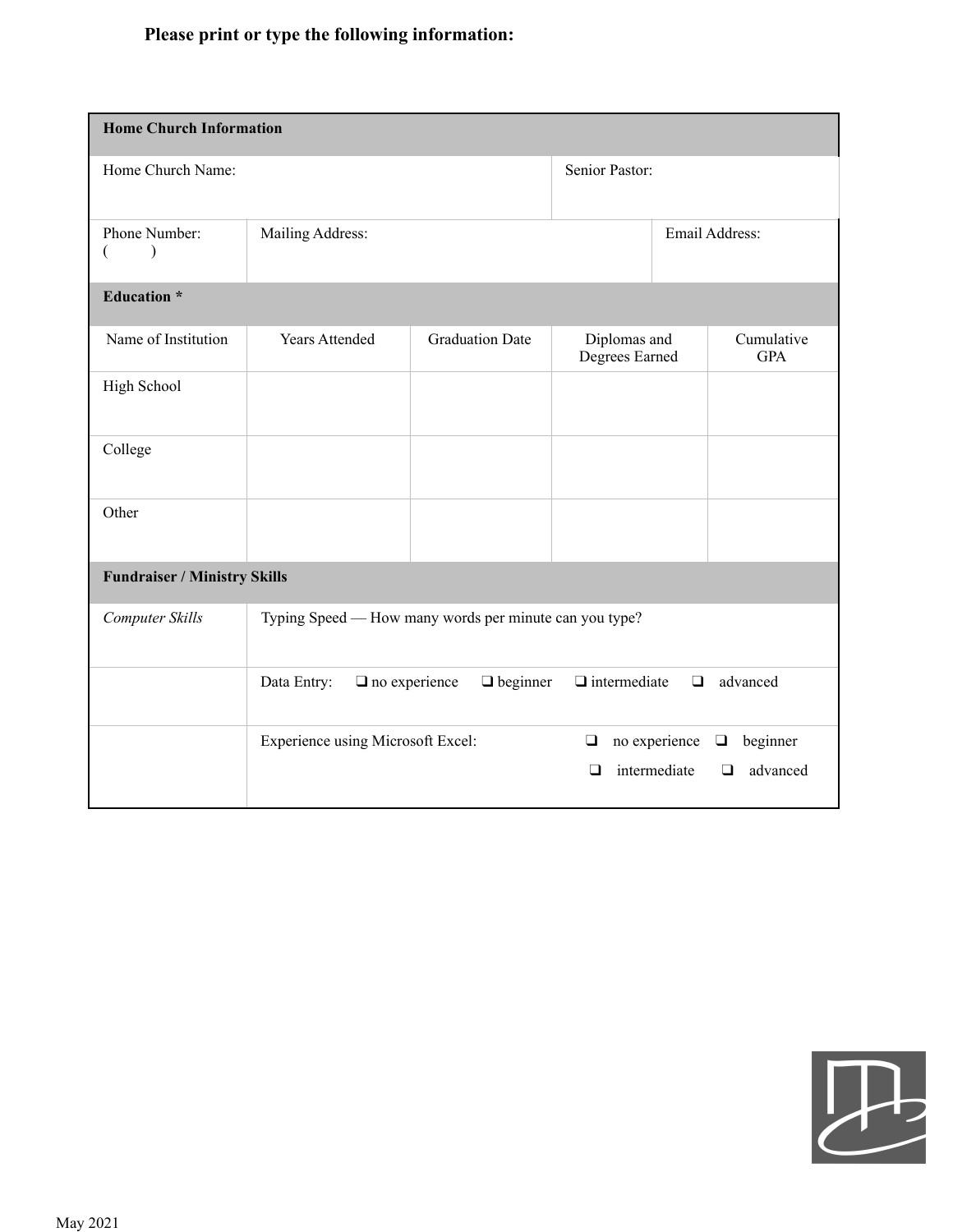## **Medical Information**

#### **Please fill out the following as thoroughly and accurately as possible.**

| Family Physician: | In Case of Emergency, Contact:                                                                             |             |
|-------------------|------------------------------------------------------------------------------------------------------------|-------------|
| Phone: (          | Work Phone:                                                                                                | Cell Phone: |
| supervision:      | Please list any ongoing physical conditions you have that require self-care, a special diet, or a doctor's |             |
|                   |                                                                                                            |             |
| Allergies:        |                                                                                                            |             |

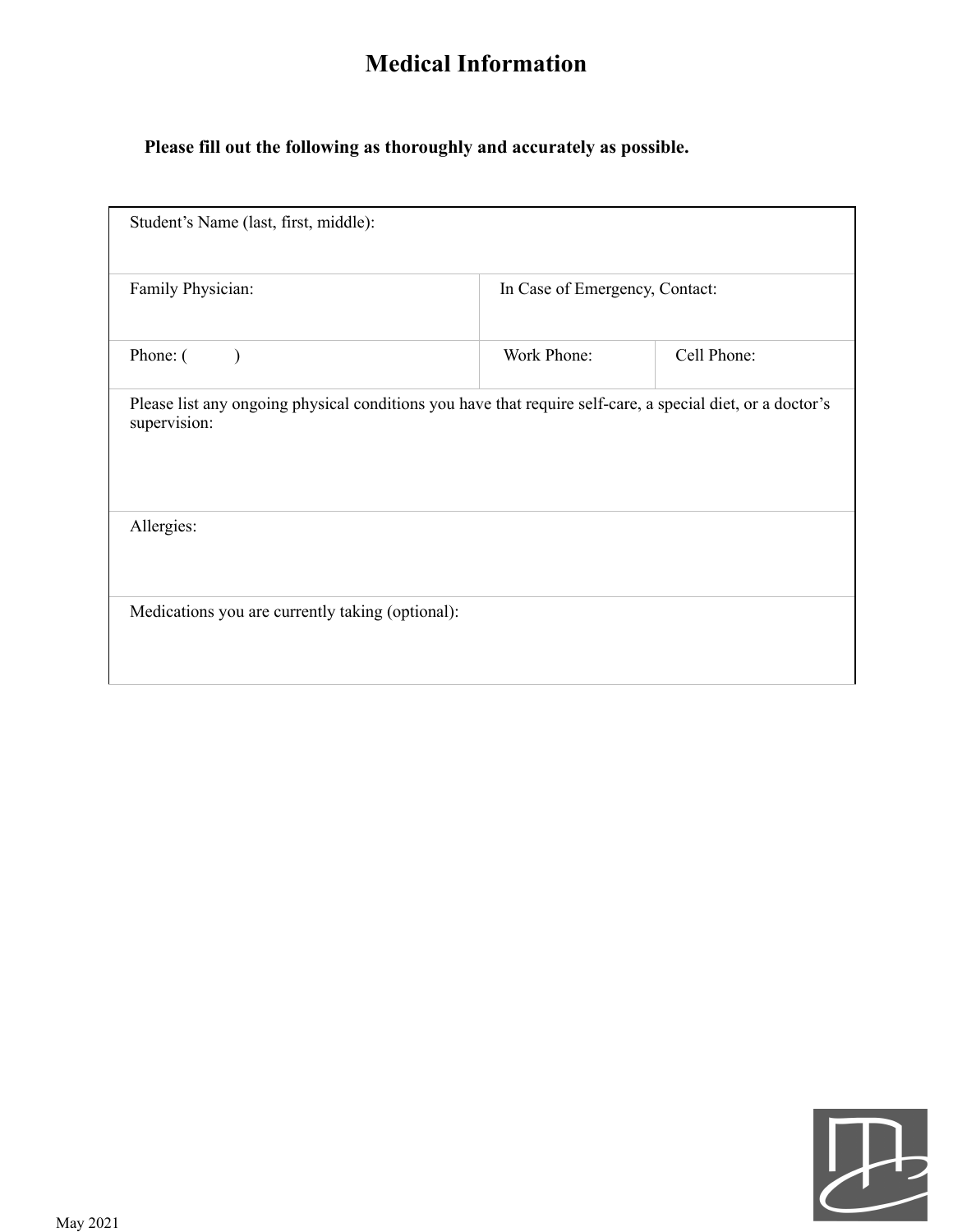#### **Personal Sketch**

| Date: |  |
|-------|--|
|       |  |

Name:

*\* Please attach a current photograph or yourself*.

#### **Please answer the following as completely as possible:**

- Describe a time in your life when you really needed the Lord (other than salvation).
- What areas of your life do you need change or growth in?
- Please write a brief personal testimony of how you met the Lord and a description of your current relationship with Him.
- Who has influenced your life the most?
- List and explain the 2 most significant events of your Christianity apart from salvation and Baptism of the Holy Spirit.
- What are your reasons for wanting to participate in the Master's Commission.
- List honors and awards you have received.
- List extracurricular activities you have been involved in. (sports, music, debate, etc.)
- What goals do you have? (i.e., college, military, business, ministry, etc.)

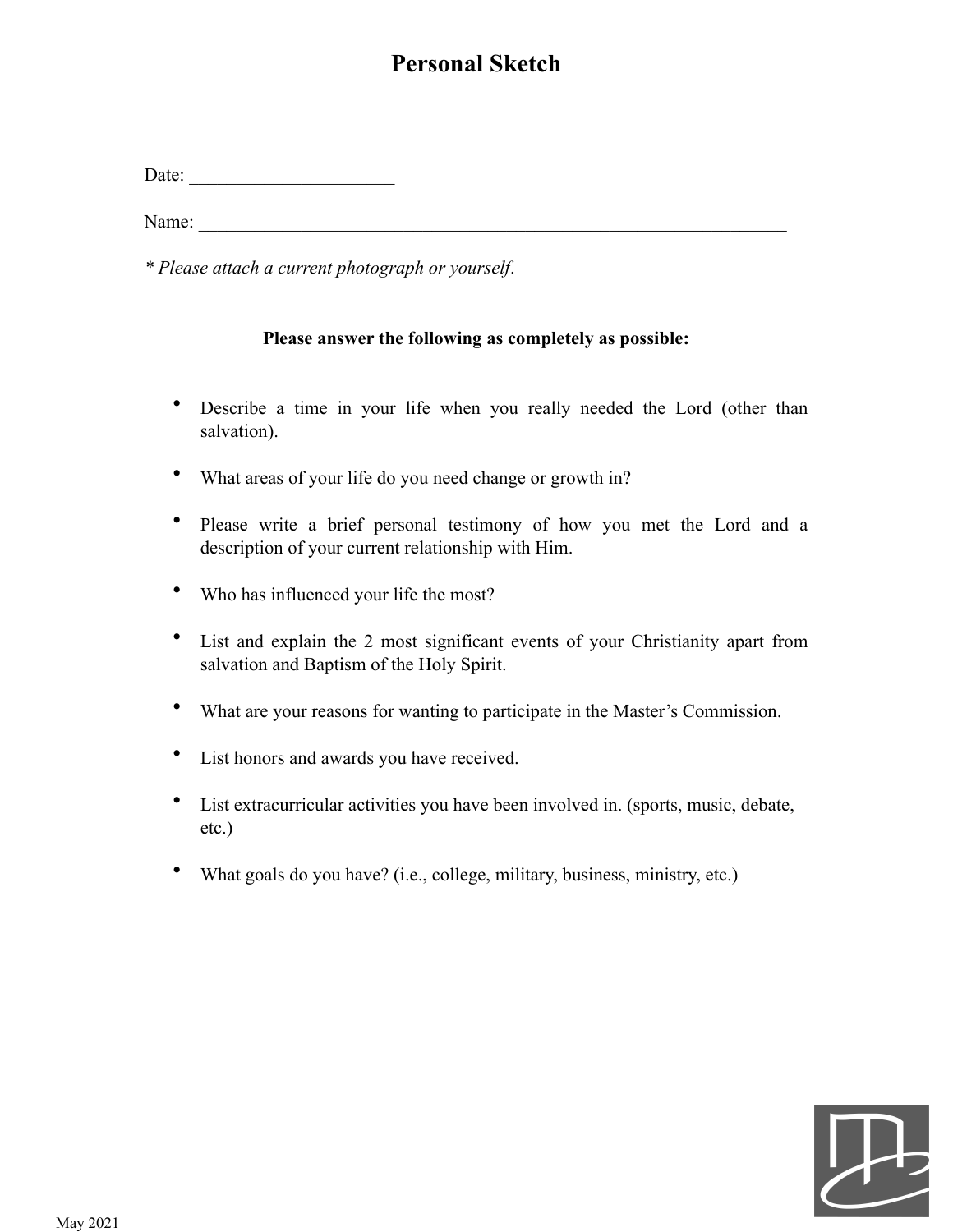

# PASTORAL REFERENCE

**Please send to:**

**The Master's Commission 3629 Green Bank Road Regina, SK S4V 1M2**

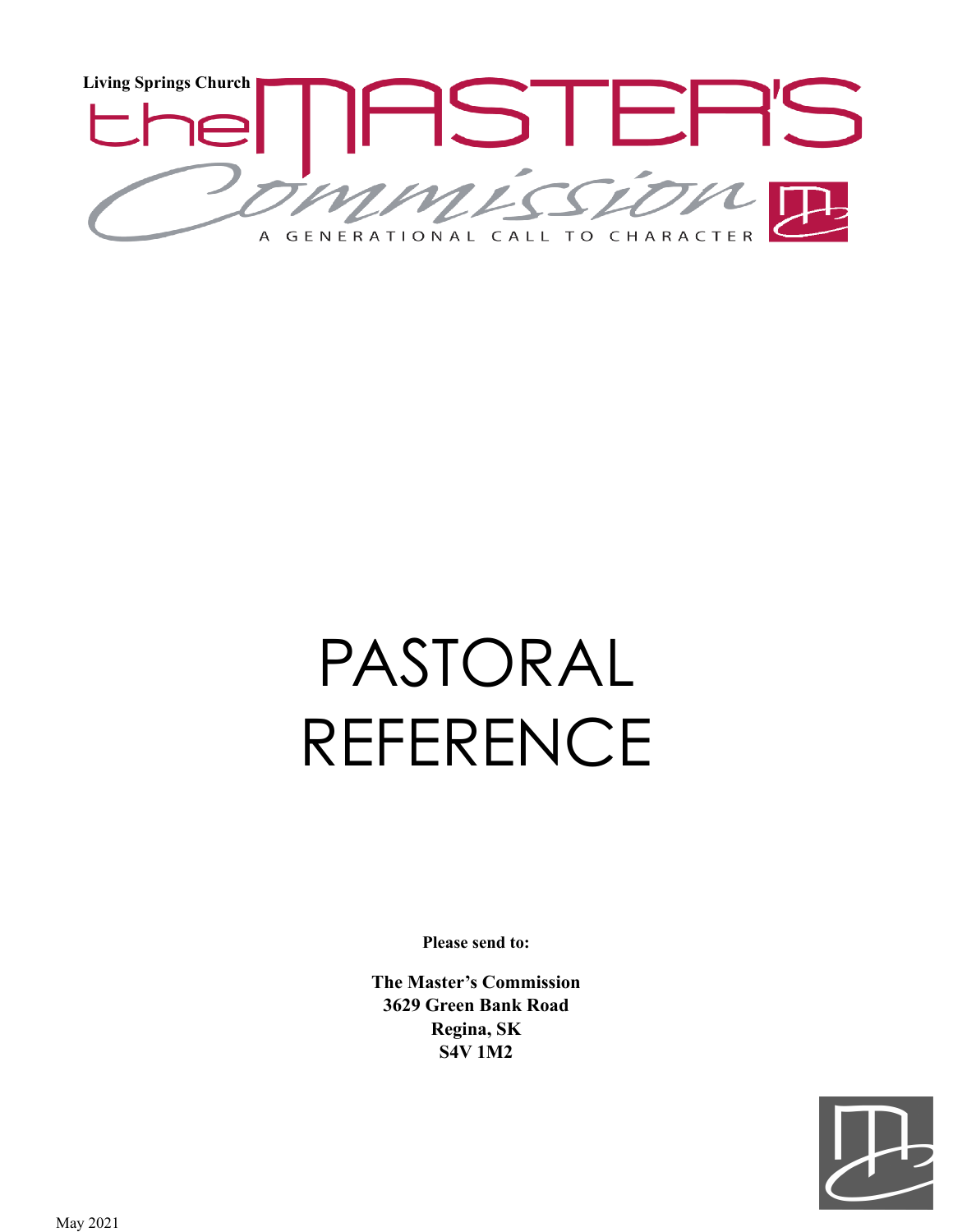#### **Pastor's Reference Form**

**To the Applicant:** This reference should be completed by your pastor and mailed directly to us. If your father is your pastor, please refer the form to the assistant pastor or youth pastor in your church. If a person other than your pastor (assistant pastor or youth pastor) completes the form, an explanation should be provided.

**To the Pastor:** The above applicant has applied to be enrolled in the Master's Commission program. We would appreciate it if you would supply the information requested on this form in order to aid us in evaluating the applicant's suitability to be in the program. The applicant cannot be considered until all reference forms are received, therefore your speedy completion of this form would be very much appreciated. Please be as honest and forthright as possible. Your evaluation is very important to us. This reference will be kept in confidence. Thank you for your assistance.

| The Applicant's Name:<br>(Please Print) |       |     |        |        |  |  |
|-----------------------------------------|-------|-----|--------|--------|--|--|
| Name of Reference:<br>(Please Print)    |       |     |        |        |  |  |
| City:                                   | Prov: | PC: | Phone: | Email: |  |  |
| Church & Denomination:                  |       |     |        |        |  |  |
| Position in church:                     |       |     |        |        |  |  |
| Signature:                              |       |     |        | Date:  |  |  |

**Please return all pages of this form and signed. You may send a letter of reference to share any additional information that might be beneficial.**

**Please send to:**

**The Master's Commission 3629 Green Bank Road Regina, SK S4V 1M2**

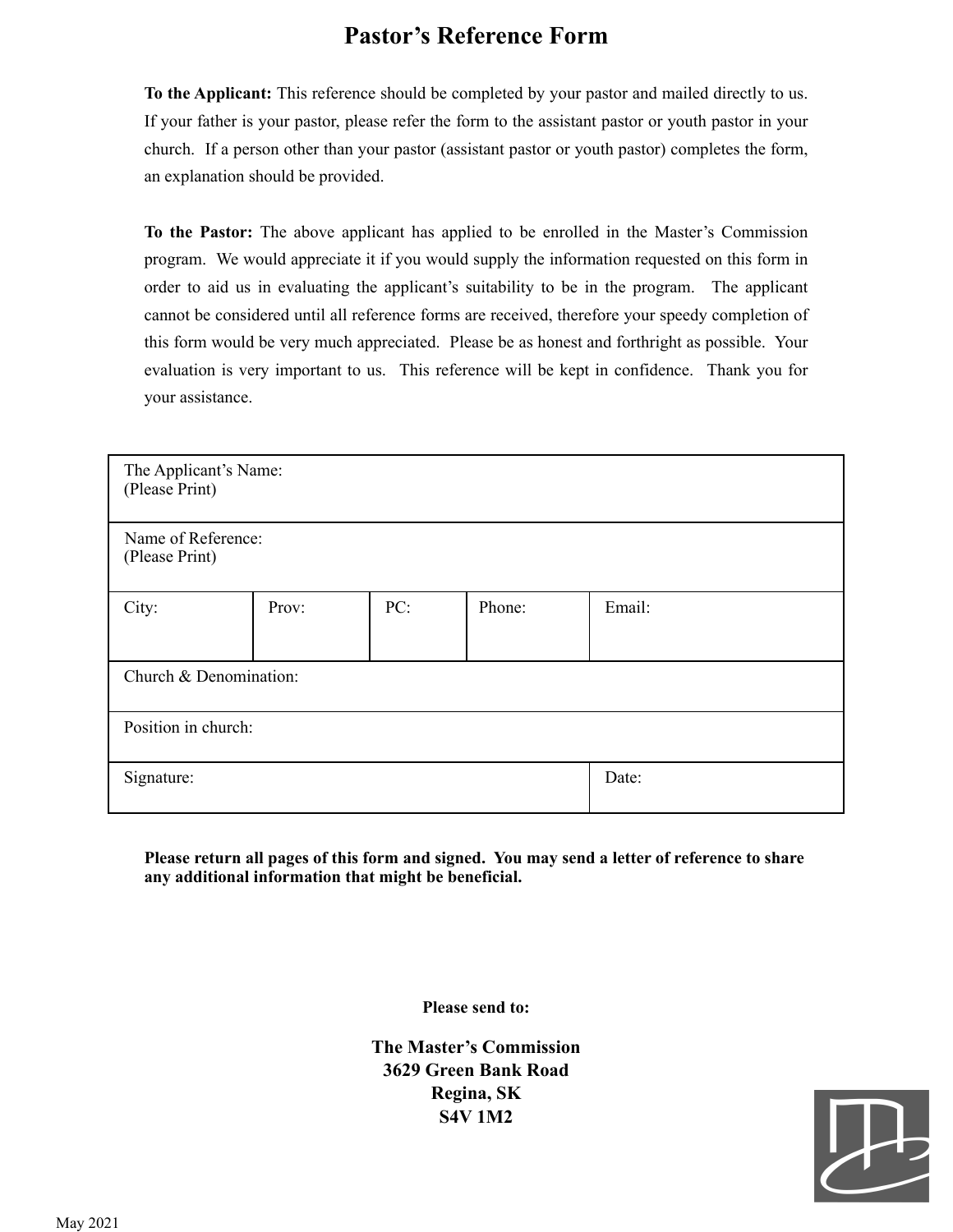#### **TYPE OR PRINT ALL ITEMS IN INK:**

|    |                                           | 1. How long have you known the applicant?                                                                                                                                                        |                                                                                                                                                                                                                                                                                                                                                                            |
|----|-------------------------------------------|--------------------------------------------------------------------------------------------------------------------------------------------------------------------------------------------------|----------------------------------------------------------------------------------------------------------------------------------------------------------------------------------------------------------------------------------------------------------------------------------------------------------------------------------------------------------------------------|
|    |                                           |                                                                                                                                                                                                  | 2. How long has the applicant attended your church?                                                                                                                                                                                                                                                                                                                        |
|    | 3. How well do you know him/her?          | $\Box$ Very well $\Box$ Fairly well                                                                                                                                                              | $\Box$ Casually $\Box$ By name/sight                                                                                                                                                                                                                                                                                                                                       |
| 4. | have seen exemplified?<br>$\Box$ Faithful | $\Box$ Inconsistent                                                                                                                                                                              | In your association with the applicant, what has been the level of commitment to Christ you<br>$\Box$ Other                                                                                                                                                                                                                                                                |
| 5. | ways.                                     | Evaluation of the applicant's emotional maturity (please check one)<br>$\Box$ More mature and emotionally stable than average.<br>$\square$ Possesses adequate emotional stability and maturity. | Outstandingly mature. Has proven his/her ability to operate under stress and pressure.<br>□ Doubtful. Experience has shown that the applicant might not be able to endure stress.<br>$\Box$ Applicant has frequently demonstrated inability to cope with stress such as rage or<br>withdrawal, is erratic in attitude and action, or has demonstrated instability in other |
|    | Comments:                                 |                                                                                                                                                                                                  |                                                                                                                                                                                                                                                                                                                                                                            |
|    | $\Box$ Withdraws                          | 6. How does the applicant usually react in trying situations? (check one)                                                                                                                        | $\Box$ Meet constructively $\Box$ Gets angry $\Box$ Accepts patiently                                                                                                                                                                                                                                                                                                      |
|    |                                           |                                                                                                                                                                                                  | $\Box$ Gets discouraged $\Box$ Other, explain:                                                                                                                                                                                                                                                                                                                             |
|    | character?<br>$\Box$ Yes                  | $\Box$ No                                                                                                                                                                                        | 7. Has the applicant proven on any occasion to be unreliable, dishonest, or of questionable                                                                                                                                                                                                                                                                                |
|    |                                           | If yes, please explain:                                                                                                                                                                          |                                                                                                                                                                                                                                                                                                                                                                            |
|    |                                           |                                                                                                                                                                                                  | 8. As far as you know, has the applicant ever been arrested for any offence?                                                                                                                                                                                                                                                                                               |
|    | $\Box$ Yes                                | $\Box$ No                                                                                                                                                                                        |                                                                                                                                                                                                                                                                                                                                                                            |
|    | If yes, please explain:                   |                                                                                                                                                                                                  |                                                                                                                                                                                                                                                                                                                                                                            |
|    |                                           |                                                                                                                                                                                                  |                                                                                                                                                                                                                                                                                                                                                                            |

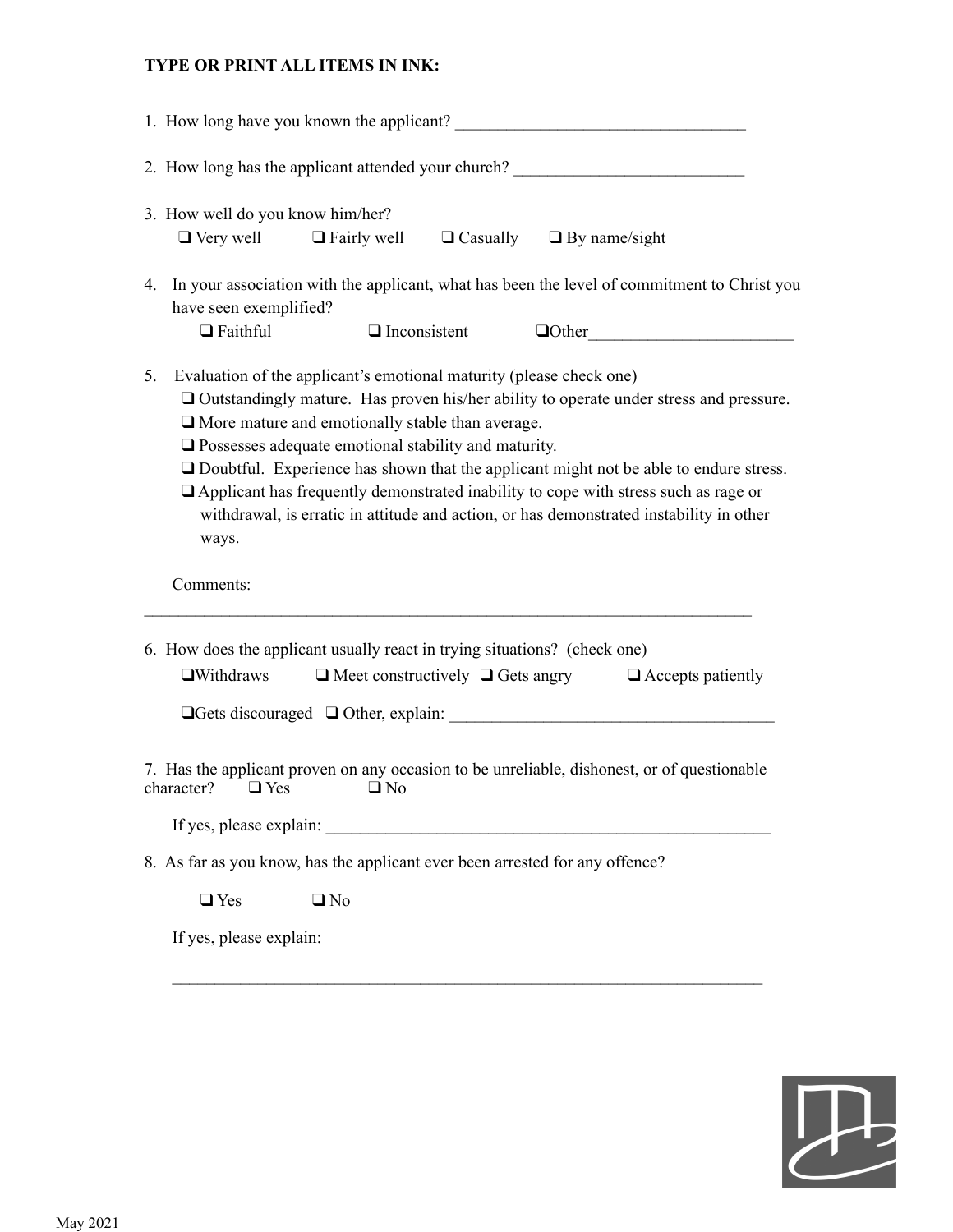| <b>Physical Condition</b>                                                                                                            | Willingness to<br>Serve                                                                                                                                                   | Relationship                                                                                                                              |
|--------------------------------------------------------------------------------------------------------------------------------------|---------------------------------------------------------------------------------------------------------------------------------------------------------------------------|-------------------------------------------------------------------------------------------------------------------------------------------|
| $\Box$ Frequently incapacitated<br>$\Box$ Below average<br>$\Box$ Fairly healthy<br>$\Box$ Good health<br>$\Box$ Vigorous            | $\Box$ Reluctant to serve<br>$\Box$ Motive to serve<br>confused<br>$\Box$ Usually willing to<br>serve<br>$\Box$ Eager to serve as<br>needed                               | $\Box$ Avoided by others<br>$\Box$ Tolerated by<br>others<br>$\Box$ Liked by others<br>$\Box$ Well liked by<br>others                     |
| Intelligence                                                                                                                         | Leadership<br>Ability                                                                                                                                                     | Christian<br>Experiences                                                                                                                  |
| $\Box$ Learns and thinks slowly<br>$\Box$ Average mental ability<br>□ Alert/Has a good mind<br>$\Box$ Brilliant/Exceptional          | $\Box$ Makes no effort to lead<br>$\Box$ Tries but lacks ability<br>$\Box$ Has some leadership<br>ability<br>Good leadership<br>ability<br>$\Box$ Unusual ability to lead | $\Box$ Relatively<br>superficial<br>Overemotional<br>$\Box$ Genuine but mild<br>$\Box$ Genuine and<br>growing<br>$\Box$ Warmly contagious |
| Teamwork                                                                                                                             | Responsiveness to<br>Others                                                                                                                                               | Achievemen<br>$\mathbf t$                                                                                                                 |
| $\Box$ Frequently causes friction<br>$\Box$ Insists on having own way<br>$\Box$ Usually cooperative<br>$\Box$ Works well with others | $\Box$ Slow sensing how<br>others feel<br>$\Box$ Reasonably responsive<br>$\Box$ Understanding &<br>thoughtful<br>$\Box$ Usually responsive and<br>Understanding          | $\Box$ Starts but does not<br>finish<br>$\Box$ Does only what<br>assigned<br>□ Meets average<br>expectations<br>$\Box$ Takes initiative   |

9. Evaluation of the applicant's over-all characteristics (please check one under each category).

10. Please check words that describe the applicant (choose only a few that stand out).

| □ Teachable          | $\Box$ Nervous       | $\Box$ Flexible        | $\Box$ Easily discouraged |
|----------------------|----------------------|------------------------|---------------------------|
| $\Box$ Moody         | $\Box$ Dependable    | $\Box$ Committed       | $\Box$ Humorous           |
| $\Box$ Understanding | $\Box$ Anxious       | $\Box$ Tolerant        | $\Box$ Wise               |
| □ Critical           | $\Box$ Perfectionist | $\Box$ Domineering     | $\Box$ Enthusiastic       |
| $\Box$ Lacking humor | $\Box$ Motivated     | $\Box$ Disciplined     | $\Box$ Patient            |
| Good listener        | $\Box$ Stable        | $\Box$ Peaceful        | $\Box$ Easily embarrassed |
| $\Box$ Prejudiced    | $\Box$ Kind          | $\Box$ Easily offended | $\Box$ Servant's heart    |

11. In your opinion, in which of the following areas of ministry does the applicant seem gifted?

❑ Communication ❑ Secretarial ❑ Children's Work ❑ Worship ❑ Teaching ❑ Discipleship ❑ Evangelism ❑ Welding ❑ Music ❑ Counseling ❑ Prayer ❑ Electrical ❑ Carpentry ❑ Medical ❑ Administration ❑ Computers ❑ Hospitality ❑ Encourager ❑ Plumbing ❑ Dance ❑ Drama ❑ Art ❑ Laboring Other:\_\_\_\_\_\_\_\_\_\_ ❑ Youth ❑ Seniors

- 
- 12. Do you recommend the applicant for acceptance as a student of the Master's Commission?  $\Box$  Yes, unreservedly  $\Box$  Yes, hesitantly  $\Box$  No

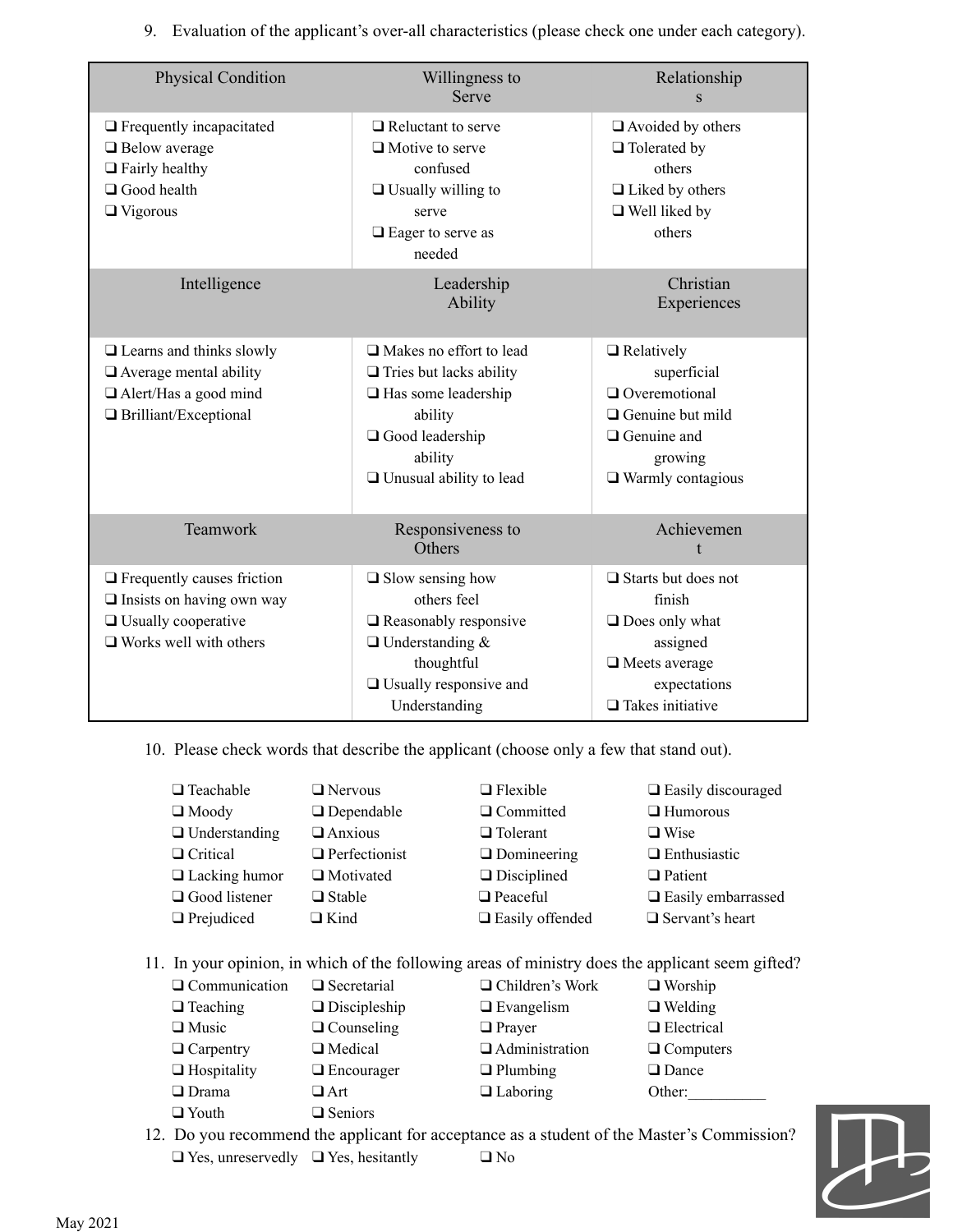

# CONFIDENTIAL **Pastoral Reference**

**Please send to:**

**The Master's Commission 3629 Green Bank Road Regina, SK. S4V 1M2**

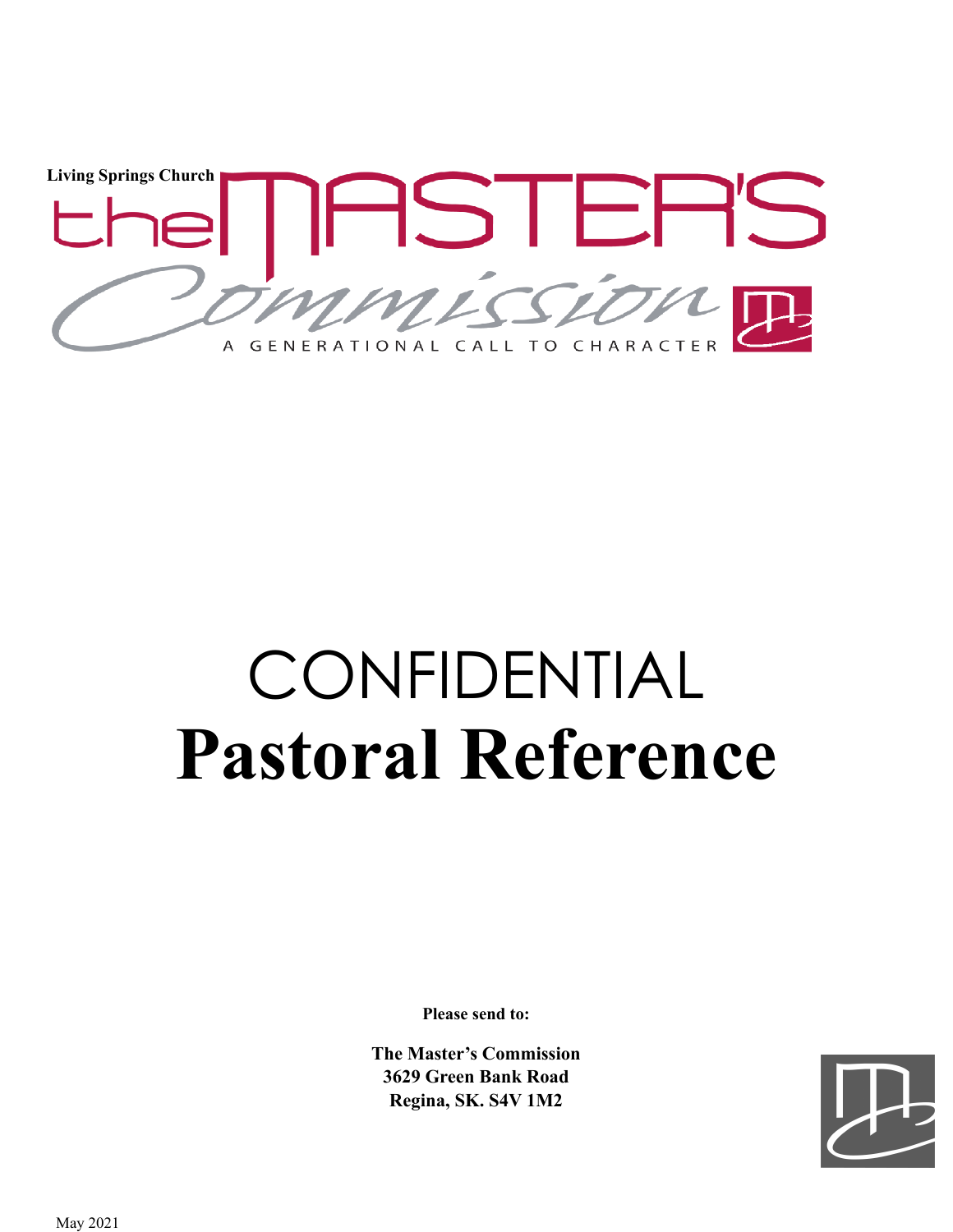### **Confidential Reference**

**The Applicant's Instructions:** This form is to be filled out by a high school or college teacher, employer or friend, and mailed directly to the Master's Commission. This form should not be filled out by a family member.

**The Reference's Instructions:** Each applicant for admission to the Master's Commission must submit recommendations. Serious consideration will be given to your comments; therefore, we ask that you complete this form carefully and return it directly to the Master's Commission. Your comments will be held in confidence. Any additional comments can be added on a separate sheet of paper.

| The Applicant's Name:<br>(Please Print) |                                |  |  |       |  |  |  |
|-----------------------------------------|--------------------------------|--|--|-------|--|--|--|
| Name of Reference:<br>(Please Print)    |                                |  |  |       |  |  |  |
| City:                                   | PC<br>Email:<br>Prov<br>Phone: |  |  |       |  |  |  |
|                                         | Church & Denomination:         |  |  |       |  |  |  |
| Position in church:                     |                                |  |  |       |  |  |  |
| Signature:                              |                                |  |  | Date: |  |  |  |

- 1. You have known the applicant for years and consider your relationship to be:  $\Box$  very close  $\Box$  fairly close  $\Box$  an acquaintance  $\Box$  minimal
- 2. Relationship to the applicant is:  $\Box$  High school teacher  $\Box$  College teacher  $\Box$  Employer  $\Box$  Friend  $\Box$  other
- 3. In your opinion this applicant's Christian witness is which of the following? ❑ mature ☐contagious ☐genuine and growing ☐ over-emotional ☐superficial ☐other

 $\mathcal{L}_\mathcal{L} = \{ \mathcal{L}_\mathcal{L} = \{ \mathcal{L}_\mathcal{L} = \{ \mathcal{L}_\mathcal{L} = \{ \mathcal{L}_\mathcal{L} = \{ \mathcal{L}_\mathcal{L} = \{ \mathcal{L}_\mathcal{L} = \{ \mathcal{L}_\mathcal{L} = \{ \mathcal{L}_\mathcal{L} = \{ \mathcal{L}_\mathcal{L} = \{ \mathcal{L}_\mathcal{L} = \{ \mathcal{L}_\mathcal{L} = \{ \mathcal{L}_\mathcal{L} = \{ \mathcal{L}_\mathcal{L} = \{ \mathcal{L}_\mathcal{$ 

 $\mathcal{L}_\text{max} = \mathcal{L}_\text{max} = \mathcal{L}_\text{max} = \mathcal{L}_\text{max} = \mathcal{L}_\text{max} = \mathcal{L}_\text{max} = \mathcal{L}_\text{max} = \mathcal{L}_\text{max} = \mathcal{L}_\text{max} = \mathcal{L}_\text{max} = \mathcal{L}_\text{max} = \mathcal{L}_\text{max} = \mathcal{L}_\text{max} = \mathcal{L}_\text{max} = \mathcal{L}_\text{max} = \mathcal{L}_\text{max} = \mathcal{L}_\text{max} = \mathcal{L}_\text{max} = \mathcal{$ 

- 4. What character strengths or weaknesses would you like to comment on?
- 5. What specific gifts do you recognize in this applicant?
- 6. Does this applicant have any persistent habits that you feel would hinder him/her from fitting into a fairly intensive program?

 $\mathcal{L}_\mathcal{L} = \{ \mathcal{L}_\mathcal{L} = \{ \mathcal{L}_\mathcal{L} = \{ \mathcal{L}_\mathcal{L} = \{ \mathcal{L}_\mathcal{L} = \{ \mathcal{L}_\mathcal{L} = \{ \mathcal{L}_\mathcal{L} = \{ \mathcal{L}_\mathcal{L} = \{ \mathcal{L}_\mathcal{L} = \{ \mathcal{L}_\mathcal{L} = \{ \mathcal{L}_\mathcal{L} = \{ \mathcal{L}_\mathcal{L} = \{ \mathcal{L}_\mathcal{L} = \{ \mathcal{L}_\mathcal{L} = \{ \mathcal{L}_\mathcal{$ 

 $\mathcal{L}_\mathcal{L} = \{ \mathcal{L}_\mathcal{L} = \{ \mathcal{L}_\mathcal{L} = \{ \mathcal{L}_\mathcal{L} = \{ \mathcal{L}_\mathcal{L} = \{ \mathcal{L}_\mathcal{L} = \{ \mathcal{L}_\mathcal{L} = \{ \mathcal{L}_\mathcal{L} = \{ \mathcal{L}_\mathcal{L} = \{ \mathcal{L}_\mathcal{L} = \{ \mathcal{L}_\mathcal{L} = \{ \mathcal{L}_\mathcal{L} = \{ \mathcal{L}_\mathcal{L} = \{ \mathcal{L}_\mathcal{L} = \{ \mathcal{L}_\mathcal{$ 

7. Would you recommend this applicant for acceptance to the Master's Commission program? ❑ Yes ☐No ☐Hesitant

Why?\_\_\_\_\_\_\_\_\_\_\_\_\_\_\_\_\_\_\_\_\_\_\_\_\_\_\_\_\_\_\_\_\_\_\_\_\_\_\_\_\_\_\_\_\_\_\_\_\_\_\_\_\_\_\_\_\_\_\_\_\_\_\_\_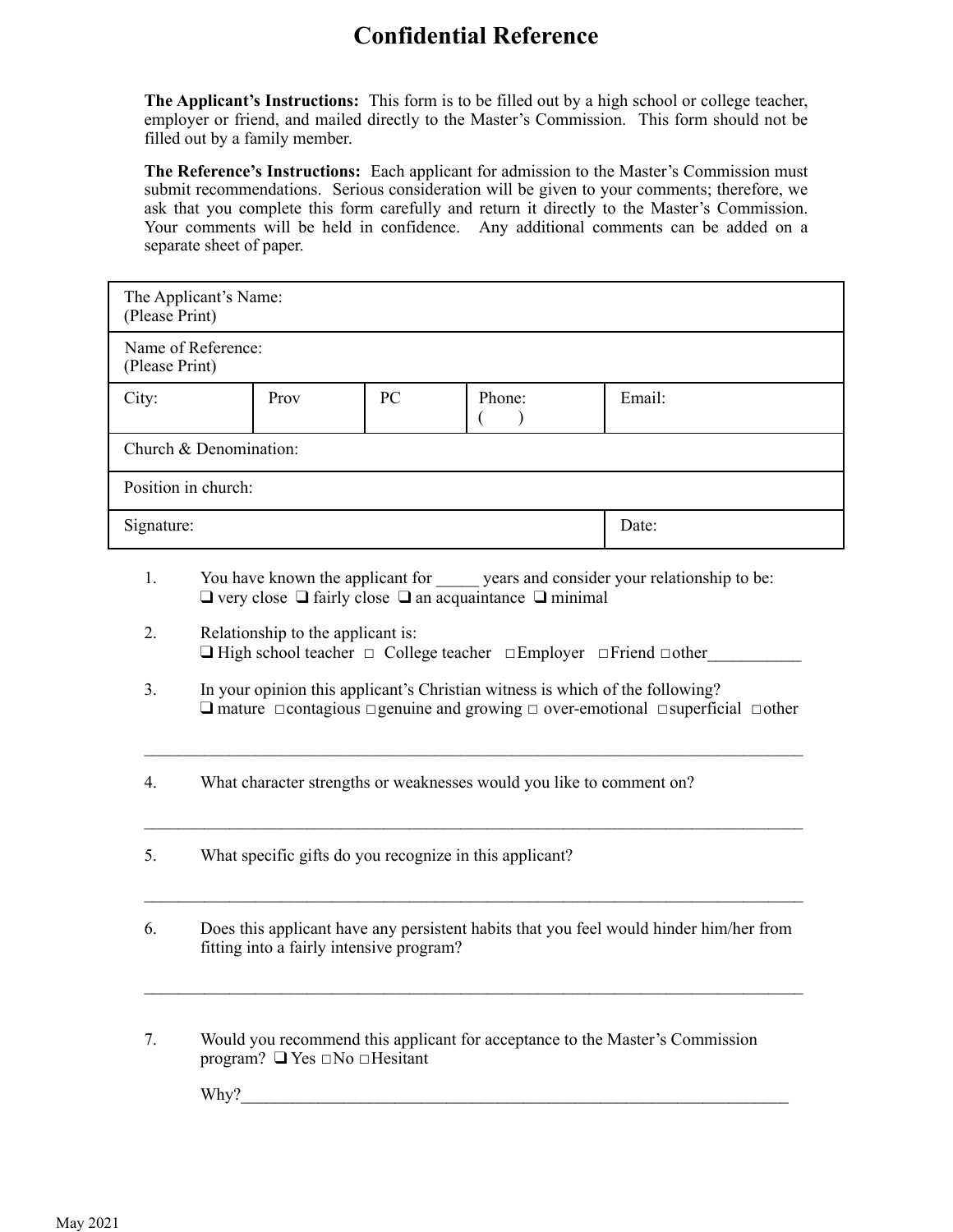|                                   | <b>Excellent</b> | Good   | Fair   | Poor   | No<br><b>Observation</b> |
|-----------------------------------|------------------|--------|--------|--------|--------------------------|
| <b>MENTAL ABILITY</b>             | $\Box$           | $\Box$ | $\Box$ | $\Box$ | $\Box$                   |
| <b>TEACHABLE SPIRIT</b>           | $\Box$           | $\Box$ | $\Box$ | $\Box$ | $\Box$                   |
| <b>LIKED BY OTHERS</b>            | $\Box$           | $\Box$ | $\Box$ | $\Box$ | $\Box$                   |
| <b>CONCERN FOR OTHERS</b>         | $\Box$           | $\Box$ | $\Box$ | $\Box$ | $\Box$                   |
| CAN EXPRESS FEELINGS              | $\Box$           | $\Box$ | $\Box$ | $\Box$ | $\Box$                   |
| <b>COMMUNICATION SKILLS</b>       | $\Box$           | $\Box$ | $\Box$ | $\Box$ | $\Box$                   |
| ABILITY TO MOTIVATE, TRAIN OTHERS | $\Box$           | $\Box$ | $\Box$ | $\Box$ | $\Box$                   |
| ABILITY TO PLAN/SET GOALS         | $\Box$           | $\Box$ | $\Box$ | $\Box$ | $\Box$                   |
| <b>SELF-DISCIPLINE</b>            | $\Box$           | $\Box$ | $\Box$ | $\Box$ | $\Box$                   |
| PHYSICAL CONDITION/HEALTH         | $\Box$           | $\Box$ | $\Box$ | $\Box$ | $\Box$                   |
| PERSONAL MOTIVATION               | $\Box$           | $\Box$ | $\Box$ | $\Box$ | $\Box$                   |
| INDUSTRY/ACHIEVEMENT              | $\Box$           | $\Box$ | $\Box$ | $\Box$ | $\Box$                   |
| <b>MATURITY</b>                   | $\Box$           | $\Box$ | $\Box$ | $\Box$ | $\Box$                   |
| <b>DISPOSITION</b>                | $\Box$           | $\Box$ | $\Box$ | $\Box$ | $\Box$                   |
| APPEARANCE                        | $\Box$           | $\Box$ | $\Box$ | $\Box$ | $\Box$                   |
| PERSONAL DEVOTION                 | $\Box$           | $\Box$ | $\Box$ | $\Box$ | $\Box$                   |
| CHURCH ATTENDANCE/INVOLVEMENT     | $\Box$           | $\Box$ | $\Box$ | $\Box$ | $\Box$                   |
| SPIRITUAL GROWTH OBSERVED         | $\Box$           | $\Box$ | $\Box$ | $\Box$ | $\Box$                   |
| <b>SELF-IMAGE</b>                 | $\Box$           | $\Box$ | $\Box$ | $\Box$ | $\Box$                   |
| <b>EMOTIONAL STABILITY</b>        | $\Box$           | $\Box$ | $\Box$ | $\Box$ | $\Box$                   |
| COPING WITH PERSONAL PROBLEMS     | $\Box$           | $\Box$ | $\Box$ | $\Box$ | $\Box$                   |
| RESPONSE TO PRESSURE              | $\Box$           | ❏      | $\Box$ | $\Box$ | $\Box$                   |
| RELIABILITY/FAITHFULNESS          | $\Box$           | $\Box$ | $\Box$ | $\Box$ | $\Box$                   |
| FINANCIAL RESPONSIBILITY          | $\Box$           | $\Box$ | $\Box$ | $\Box$ | $\Box$                   |
| <b>HONESTY</b>                    | $\Box$           | $\Box$ | $\Box$ | $\Box$ | $\Box$                   |
| <b>OPENNESS</b>                   | $\Box$           | $\Box$ | $\Box$ | $\Box$ | $\Box$                   |
| MORAL STANDARDS                   | $\Box$           | $\Box$ | $\Box$ | $\Box$ | $\Box$                   |
| POSITIVE ATTITUDE                 | $\Box$           | $\Box$ | $\Box$ | $\Box$ | $\Box$                   |
| <b>FOLLOWS INSTRUCTIONS</b>       | $\Box$           | $\Box$ | $\Box$ | $\Box$ | $\Box$                   |
| <b>ENTHUSIASM</b>                 | $\Box$           | $\Box$ | $\Box$ | $\Box$ | $\Box$                   |
| JUDGMENT/COMMON SENSE             | $\Box$           | $\Box$ | $\Box$ | $\Box$ | $\Box$                   |
| <b>SERVANTHOOD</b>                | $\Box$           | $\Box$ | $\Box$ | $\Box$ | $\Box$                   |
| ADAPTABILITY/FLEXIBILITY          | $\Box$           | $\Box$ | $\Box$ | $\Box$ | $\Box$                   |
| TEAMWORK/COOPERATION              | $\Box$           | $\Box$ | $\Box$ | $\Box$ | $\Box$                   |

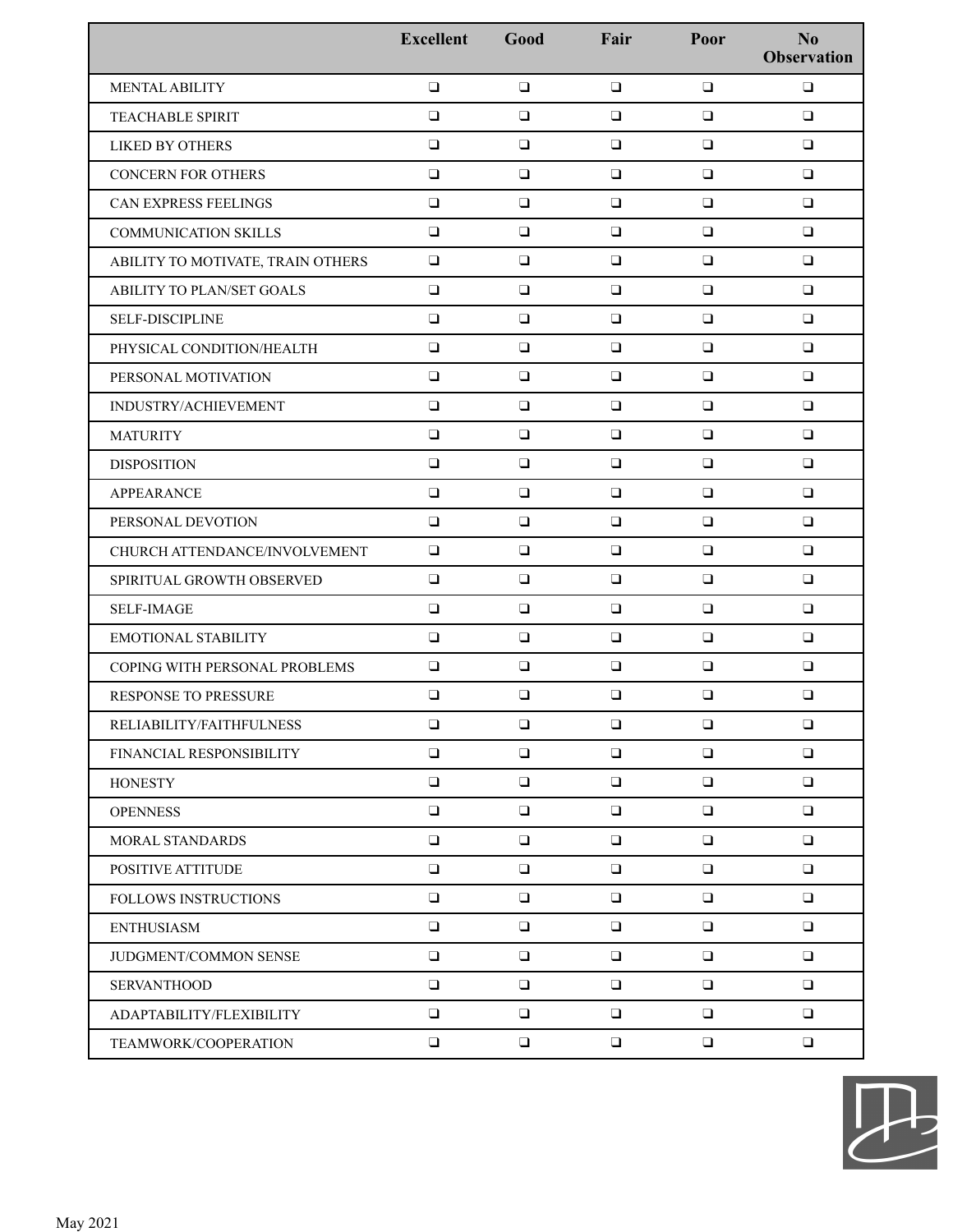

# CONFIDENTIAL REFERENCE

**Please send to:**

**The Master's Commission 3629 Green Bank Road Regina, SK S4V 1M2**

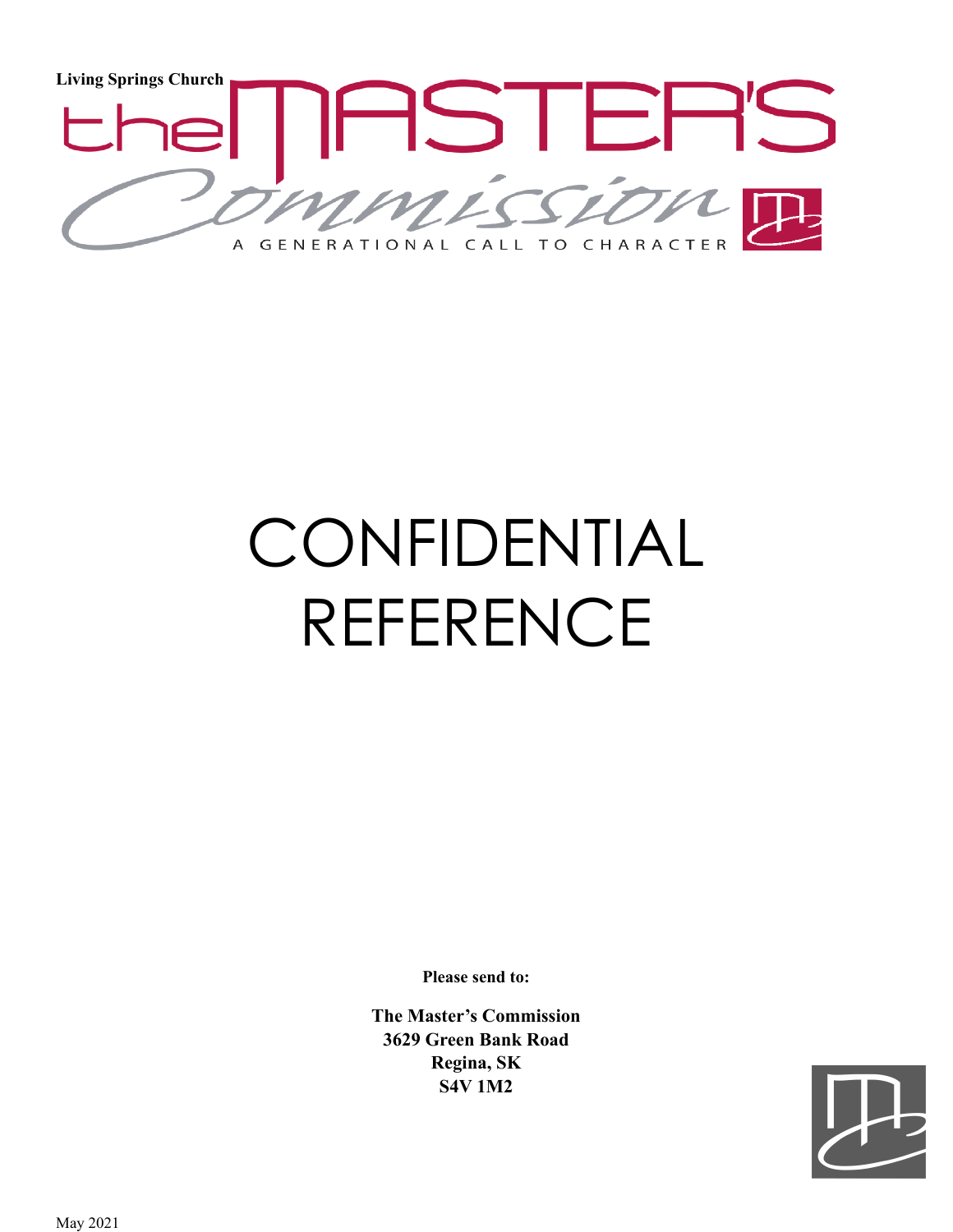### **Confidential Reference**

**The Applicant's Instructions:** This form is to be filled out by a high school or college teacher, employer or friend, and mailed directly to the Master's Commission. This form should not be filled out by a family member.

**The Reference's Instructions:** Each applicant for admission to the Master's Commission must submit recommendations. Serious consideration will be given to your comments; therefore, we ask that you complete this form carefully and return it directly to the Master's Commission. Your comments will be held in confidence. Any additional comments can be added on a separate sheet of paper.

| The Applicant's Name:<br>(Please Print) |       |     |        |        |  |  |  |  |
|-----------------------------------------|-------|-----|--------|--------|--|--|--|--|
| Name of Reference:<br>(Please Print)    |       |     |        |        |  |  |  |  |
| City:                                   | Prov: | PC: | Phone: | Email: |  |  |  |  |
| Church & Denomination:                  |       |     |        |        |  |  |  |  |
| Position in church:                     |       |     |        |        |  |  |  |  |
| Signature:                              | Date: |     |        |        |  |  |  |  |

- 1. You have known the applicant for years and consider your relationship to be: ❑ very close ❑ fairly close ❑ an acquaintance ❑ minimal
- 2. Relationship to the applicant is: ❑ High school teacher ❑ College teacher ❑ Employer ❑ Friend ❑ Other
- 3. In your opinion this applicant's Christian witness is which of the following?

❑ mature ❑ contagious ❑ genuine and growing ❑ over-emotional ❑ superficial ❑ other \_\_\_\_\_\_\_\_\_\_\_\_\_\_\_\_\_\_\_\_\_\_\_\_\_\_\_\_\_\_

 $\mathcal{L}_\mathcal{L} = \{ \mathcal{L}_\mathcal{L} = \{ \mathcal{L}_\mathcal{L} = \{ \mathcal{L}_\mathcal{L} = \{ \mathcal{L}_\mathcal{L} = \{ \mathcal{L}_\mathcal{L} = \{ \mathcal{L}_\mathcal{L} = \{ \mathcal{L}_\mathcal{L} = \{ \mathcal{L}_\mathcal{L} = \{ \mathcal{L}_\mathcal{L} = \{ \mathcal{L}_\mathcal{L} = \{ \mathcal{L}_\mathcal{L} = \{ \mathcal{L}_\mathcal{L} = \{ \mathcal{L}_\mathcal{L} = \{ \mathcal{L}_\mathcal{$ 

 $\mathcal{L}_\mathcal{L} = \{ \mathcal{L}_\mathcal{L} = \{ \mathcal{L}_\mathcal{L} = \{ \mathcal{L}_\mathcal{L} = \{ \mathcal{L}_\mathcal{L} = \{ \mathcal{L}_\mathcal{L} = \{ \mathcal{L}_\mathcal{L} = \{ \mathcal{L}_\mathcal{L} = \{ \mathcal{L}_\mathcal{L} = \{ \mathcal{L}_\mathcal{L} = \{ \mathcal{L}_\mathcal{L} = \{ \mathcal{L}_\mathcal{L} = \{ \mathcal{L}_\mathcal{L} = \{ \mathcal{L}_\mathcal{L} = \{ \mathcal{L}_\mathcal{$ 

4. What character strengths or weaknesses would you like to comment on?

5. What specific gifts do you recognize in this applicant?

6. Does this applicant have any persistent habits that you feel would hinder him/her from fitting into a fairly intensive program?

 $\mathcal{L}_\mathcal{L} = \{ \mathcal{L}_\mathcal{L} = \{ \mathcal{L}_\mathcal{L} = \{ \mathcal{L}_\mathcal{L} = \{ \mathcal{L}_\mathcal{L} = \{ \mathcal{L}_\mathcal{L} = \{ \mathcal{L}_\mathcal{L} = \{ \mathcal{L}_\mathcal{L} = \{ \mathcal{L}_\mathcal{L} = \{ \mathcal{L}_\mathcal{L} = \{ \mathcal{L}_\mathcal{L} = \{ \mathcal{L}_\mathcal{L} = \{ \mathcal{L}_\mathcal{L} = \{ \mathcal{L}_\mathcal{L} = \{ \mathcal{L}_\mathcal{$ 

 $\mathcal{L}_\mathcal{L} = \{ \mathcal{L}_\mathcal{L} = \{ \mathcal{L}_\mathcal{L} = \{ \mathcal{L}_\mathcal{L} = \{ \mathcal{L}_\mathcal{L} = \{ \mathcal{L}_\mathcal{L} = \{ \mathcal{L}_\mathcal{L} = \{ \mathcal{L}_\mathcal{L} = \{ \mathcal{L}_\mathcal{L} = \{ \mathcal{L}_\mathcal{L} = \{ \mathcal{L}_\mathcal{L} = \{ \mathcal{L}_\mathcal{L} = \{ \mathcal{L}_\mathcal{L} = \{ \mathcal{L}_\mathcal{L} = \{ \mathcal{L}_\mathcal{$ 

7. Would you recommend this applicant for acceptance to the Master's Commission program? ❑ Yes ☐No ☐Hesitant

Why?